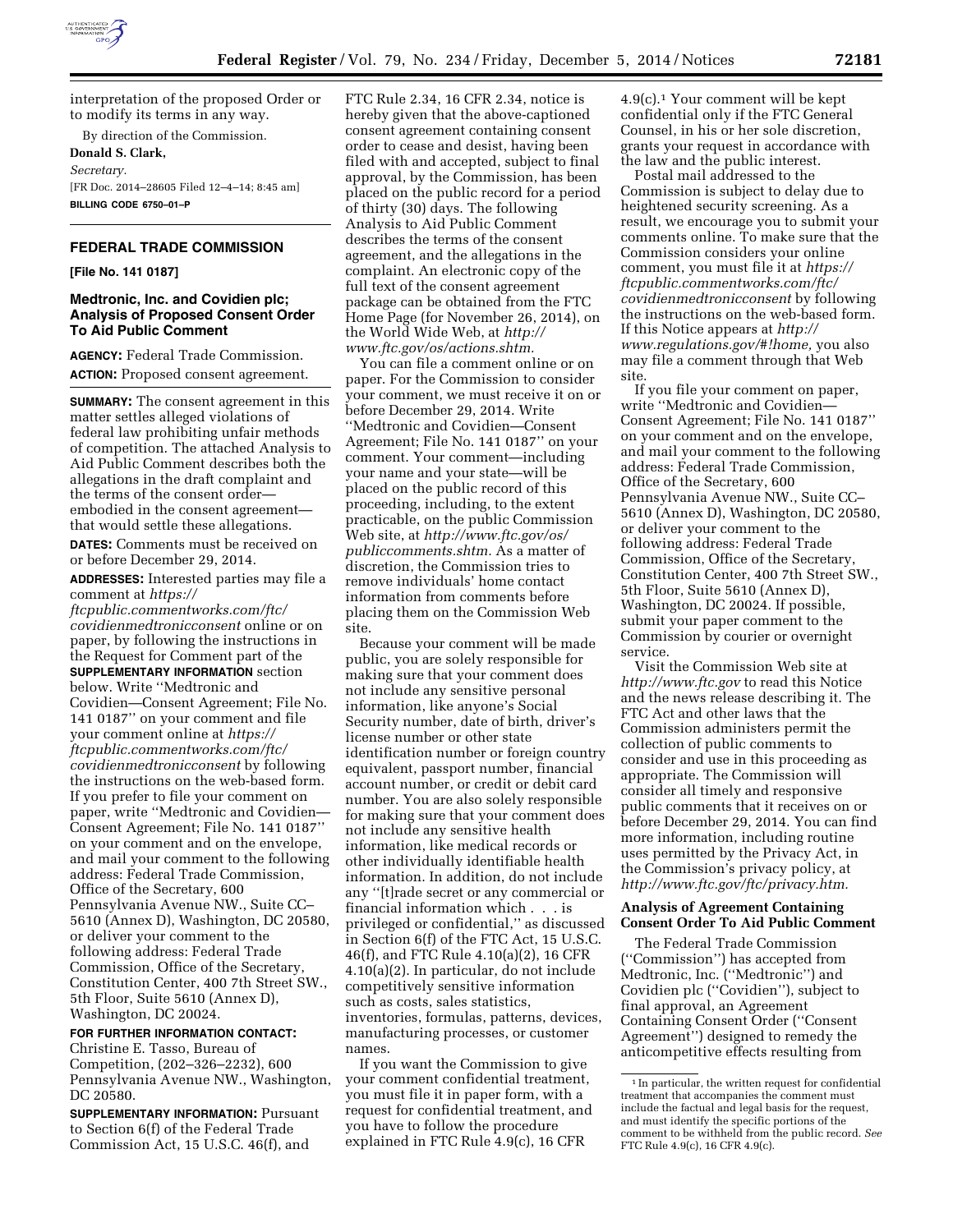Medtronic's proposed acquisition of Covidien. Under the terms of the proposed Decision and Order (''Order'') contained in the Consent Agreement, the parties are required to divest Covidien's drug-coated balloon catheter business to The Spectranetics Corporation (''Spectranetics'').

The Consent Agreement has been placed on the public record for 30 days to solicit comments from interested persons. Comments received during this period will become part of the public record. After 30 days, the Commission will again review the Consent Agreement and the comments received, and decide whether it should withdraw from the Consent Agreement, modify it, or make it final.

Pursuant to a Transaction Agreement dated June 15, 2014, Medtronic proposes to merge with Covidien in exchange for cash and stock valued at approximately \$42.9 billion (the ''Proposed Acquisition''). The Commission's Complaint alleges that the Proposed Acquisition, if consummated, would violate Section 7 of the Clayton Act, as amended, 15 U.S.C. 18, and Section 5 of the Federal Trade Commission Act, as amended, 15 U.S.C. 45, by substantially lessening competition in the U.S. market for drugcoated balloon catheters indicated for the femoropopliteal (''fem-pop'') artery. The proposed Consent Agreement will remedy the alleged violations by preserving the competition that would otherwise be eliminated by the Proposed Acquisition.

## **The Parties**

Headquartered in Minneapolis, Minnesota, Medtronic is a global leader in medical technology that develops, manufactures, and sells device-based medical therapies. Medtronic is developing a drug-coated balloon catheter indicated for the fem-pop artery that is currently in the Food and Drug Administration (''FDA'') approval process.

Headquartered in Dublin, Ireland, Covidien develops, manufactures, and sells medical devices and medical supplies. Like Medtronic, Covidien has a drug-coated balloon catheter indicated for the fem-pop artery under development for which it is seeking FDA approval.

## **The Relevant Product and Market Structure**

Drug-coated balloon catheters indicated for the fem-pop artery are used to treat peripheral arterial disease in the fem-pop artery, an artery located above the knee. Peripheral arterial disease results from atherosclerosis, the

narrowing of blood vessels due to plaque buildup. Percutaneous transluminal angioplasty (''PTA'') balloon catheters are catheters with balloons that, once inserted into an artery, are expanded to push plaque against the artery's lumen wall to reopen blood flow. Drug-coated balloon catheters are a type of PTA balloon catheter that releases paclitaxel, a cellproliferation inhibiting drug, into the artery wall during a medical procedure to prevent restenosis, or re-narrowing, of the artery.

The United States is the relevant geographic market in which to assess the competitive effects of the Proposed Acquisition. Drug-coated balloon catheters are medical devices that are regulated by the FDA. As such, drugcoated balloon catheters sold outside the United States, but not approved for sale in the United States, do not provide viable competitive alternatives for U.S. consumers.

The U.S. market for drug-coated balloon catheters indicated for the fempop artery is highly concentrated with only one current supplier, C.R. Bard, Inc. Medtronic and Covidien are likely to enter as the second and third U.S. suppliers, respectively. While there are other firms with drug-coated balloon catheters in development for sale in the U.S. market, Medtronic and Covidien are the only two anticipated market participants that have advanced to the clinical-trial stage of the FDA approval process for drug-coated balloon catheters indicated for the fem-pop artery.

## **Entry**

Entry into the U.S. market for drugcoated balloon catheters indicated for the fem-pop artery would not be timely, likely, or sufficient in magnitude, character, and scope to deter or counteract the anticompetitive effects of the Proposed Acquisition. The development process for a drug-coated balloon catheter is difficult, timeconsuming, and expensive. It can take tens of millions of dollars of research and development, significant further funding for clinical trials, and an extensive amount of time to even reach the stage of applying to the FDA for approval. The regulatory approval process itself can also be timeconsuming as the FDA reviews the volume of material and data a company submits in support of its application.

### **Effects of the Acquisition**

The Proposed Acquisition would cause significant competitive harm to consumers in the U.S. market for drugcoated balloon catheters indicated for

the fem-pop artery. The merger would combine the second and third anticipated entrants into the market, likely prolonging a duopoly in the U.S. market for drug-coated balloon catheters indicated for the fem-pop artery. Because Medtronic and Covidien are the only two anticipated entrants that have advanced to the clinical trial stage of the FDA approval process, the consolidation of the two firms would deprive consumers of the benefits of a third competitive entrant into the market for a substantial period of time. As a result, the Proposed Acquisition likely would reduce the substantial additional price competition that would have resulted from an additional U.S. supplier of drug-coated balloon catheters indicated for the fem-pop artery. Further, the Proposed Acquisition likely would reduce innovation in the U.S. market for drugcoated balloon catheters indicated for the fem-pop artery.

#### **The Consent Agreement**

The Consent Agreement eliminates the competitive concerns raised by Medtronic's proposed acquisition of Covidien by requiring the parties divest to Spectranetics all of the assets and resources needed for it to become an independent, viable, and effective competitor in the U.S. market for drugcoated balloon catheters indicated for the fem-pop artery.

Spectranetics possesses the industry and regulatory experience to achieve FDA approval of Covidien's drug-coated balloon catheter and become the third entrant into the U.S. market. Headquartered in Colorado Springs, Colorado, Spectranetics is a leader in peripheral vascular solutions with a portfolio of products that is highly complementary to Covidien's drugcoated balloon catheter. Spectranetics manufactures and markets a range of devices to treat peripheral and coronary arterial disease and is well positioned to restore the benefits of competition that would be lost through the Proposed Acquisition.

Pursuant to the Order, Spectranetics will receive all rights and assets related to Covidien's drug-coated balloon catheter products, including all of the intellectual property used in the drugcoated balloon catheter business. In addition, Spectranetics will take over the manufacturing facility where Covidien currently coats the PTA balloon catheters with paclitaxel. The Order further requires that Covidien provide Spectranetics with a worldwide license to produce the PTA balloon catheters incorporated into the drugcoated balloon catheters. In order to